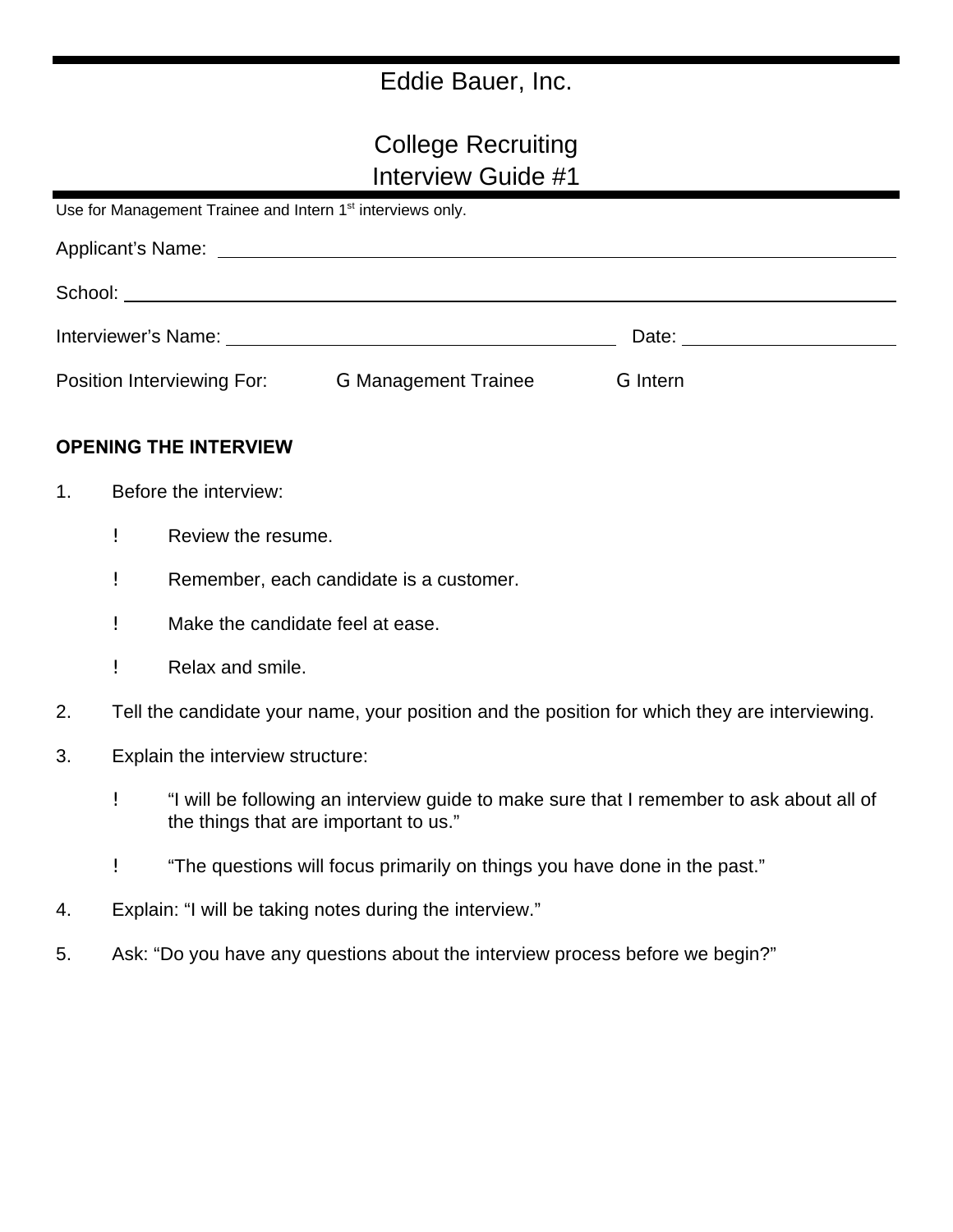### **INTERVIEW QUESTIONS**

#### **Interpersonal Effectiveness**

- 1. Tell me about the last time you had a disagreement with an instructor, fellow student, or boss about a project you were working on. *Situation or task? Actions? Results?*
- 2. If I talked with a group of your fellow students who have worked with you on assignments or projects, what would they list as your strengths and weaknesses?

What supports your statements?

#### **Organization & Versatility**

- 1. What has been your biggest challenge when it comes to working on may projects or assignments at the same time? *Situation or task? Actions? Results?*
- 2. Tell me about a decision you made at work or at school that didn't turn out as expected. *Situation or task? Actions? Results?*

RATING FOR THIS AREA: G SUPERIOR G SATISFACTORY G MARGINAL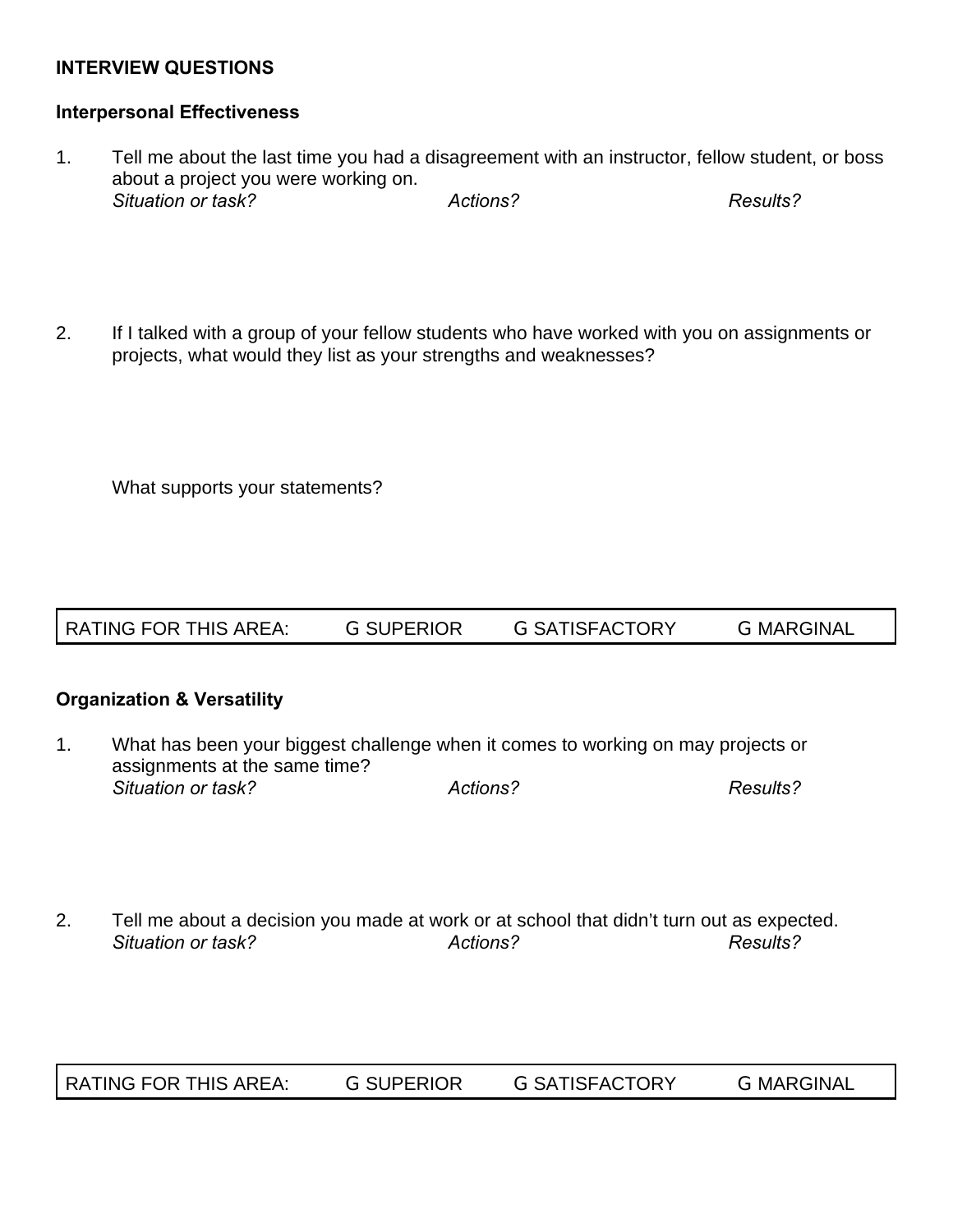### **Leadership & Motivation**

- 1. Tell me about a rewarding experience you have had or an accomplishment of which you are proud. *Situation or task? Actions? Results?*
- 2. Tell me about the last time you were successful in leading others to meet a goal. *Situation or task? Actions? Results?*
- 3. Describe a recent situation where you had to "go the extra mile" to get something done. *Situation or task? Actions? Results?*

RATING FOR THIS AREA: G SUPERIOR G SATISFACTORY G MARGINAL

#### **Mobility & Salary Expectation**

- 1. Are you willing to relocate? If yes, to what areas?
- 2. What are your salary expectations? It s OK if the applicant doesn t have an answer for this question. Take the opportunity to *ensure that each applicant knows our approximate pay (Example: Low 20's). This will eliminate any surprises when it comes time to make an offer.*

RATING FOR THIS AREA: G SUPERIOR G SATISFACTORY G MARGINAL